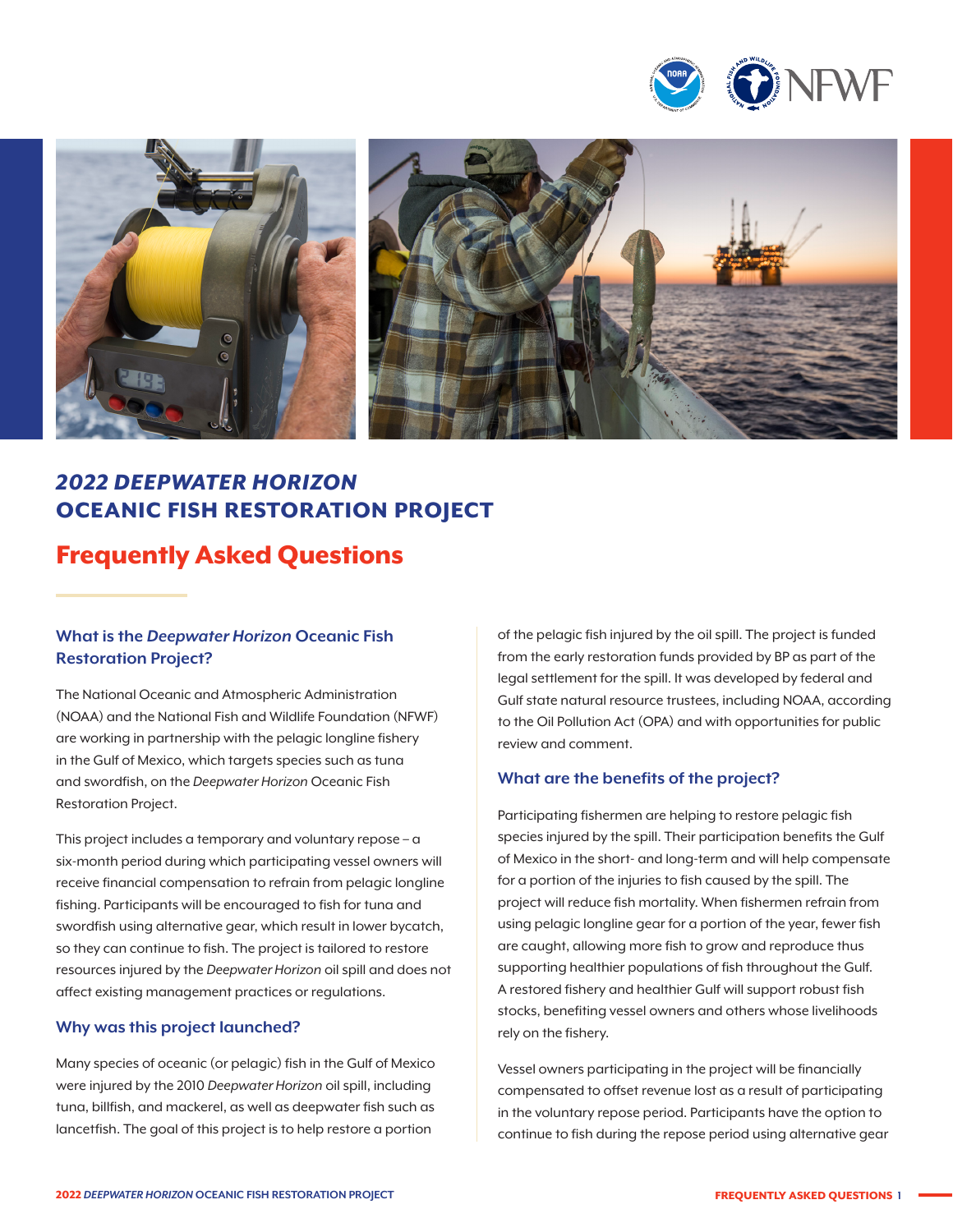types provided by NFWF and NOAA: greenstick, buoy, and deep drop rod and reel gear. Providing participants with additional gear options is intended to provide alternative harvest opportunities and help offset economic effects of the repose.

These gear types result in lower bycatch mortality but are relatively underused in the Gulf of Mexico. Bycatch mortality occurs when non-target species are accidentally caught and die. This portion of the project will provide participants with an opportunity to study and improve their proficiency with new gear types. Participating vessel owners who take alternative gear fishing trips will be compensated in addition to the repose.

#### **How did this project come about?**

Federal and state agencies are authorized under the OPA to act as trustees on behalf of the public to assess injuries to natural resources and their services that result from an oil spill and to plan for restoration to compensate the public for those injuries. Under the OPA, natural resource trustees develop and implement plans for restoring natural resources under their trusteeship. NOAA is authorized to conduct the OPA Natural Resource Damage Assessment (NRDA) process as a federal trustee and to carry out restoration efforts to implement the project. The project was included and evaluated in the *Deepwater Horizon* Oil Spill Draft Phase IV Early Restoration Plan and Environmental Assessments, which was subject to public review and comment. In September 2015, in the Final Phase IV Early Restoration Plan and Environmental Assessments, the trustees selected this project for implementation to help restore oceanic fish injured by the spill. The project is the first of multiple projects developed by the *Deepwater Horizon* Trustees to focus on working directly with fishing communities that are helping to restore fish species injured as a result of the spill. Currently and in the coming years, the trustees are launching other projects in which fishing communities may have options to participate.

The *Deepwater Horizon* settlement with BP allocated funding for restoration projects for fish and marine invertebrates, including the *Deepwater Horizon* Oceanic Fish Restoration Project. Please visit the NOAA Gulf Spill Restoration website for more information: **[gulfspillrestoration.noaa.gov/restoration-areas/](https://www.gulfspillrestoration.noaa.gov/restoration-areas/open-ocean) [open-ocean](https://www.gulfspillrestoration.noaa.gov/restoration-areas/open-ocean)**.

## **Why did the project start so long after the oil spill?**

The project was developed under the *Deepwater Horizon* early restoration framework between BP and the natural resource trustees, as part of a suite of projects for which BP agreed to provide funding before the full settlement was reached. The *Deepwater Horizon* early restoration funding approach was novel and unprecedented. It allowed projects to commence when there was an agreement between BP and the trustees, prior to finalizing the NRDA or reaching a settlement. *Deepwater Horizon* early restoration projects commenced sooner than trustees are normally able to start projects in most oil spills. Since the settlement was reached in 2016, the trustees have been actively planning additional restoration activities for fish and marine invertebrates and it is expected that project planning and implementation will continue over the duration of the 15-year settlement payout period and beyond.

#### **What impacts did the spill have on pelagic fish?**

In addition to killing fish outright, the oil spill also had detrimental effects to those fish that survived the initial spill and cleanup. At various depths of Gulf of Mexico waters, scientists found negative impacts to fish, including cardiac (heart) toxicity and other developmental deformities such as a curved spine, reduced growth rates, impaired immune function, reduced swimming performance, and inhibited reproduction. The *Deepwater Horizon* Oceanic Fish Restoration Project reduces fish mortality to allow fish to grow and reproduce, helping support healthier populations of fish throughout the Gulf.

# Project Overview

#### **When did the project start?**

To help restore the injured species, in 2016 NOAA and NFWF began working directly with regional fishing vessel owners to get their feedback before implementing this temporary restoration project that launched as a four-month pilot in 2017 and began its first full six-month season in 2018.

#### **Were previous project years successful?**

Yes, the project has been successful in achieving reduced bycatch compared to pelagic longline gear. (See more information in the subsequent question and answer.)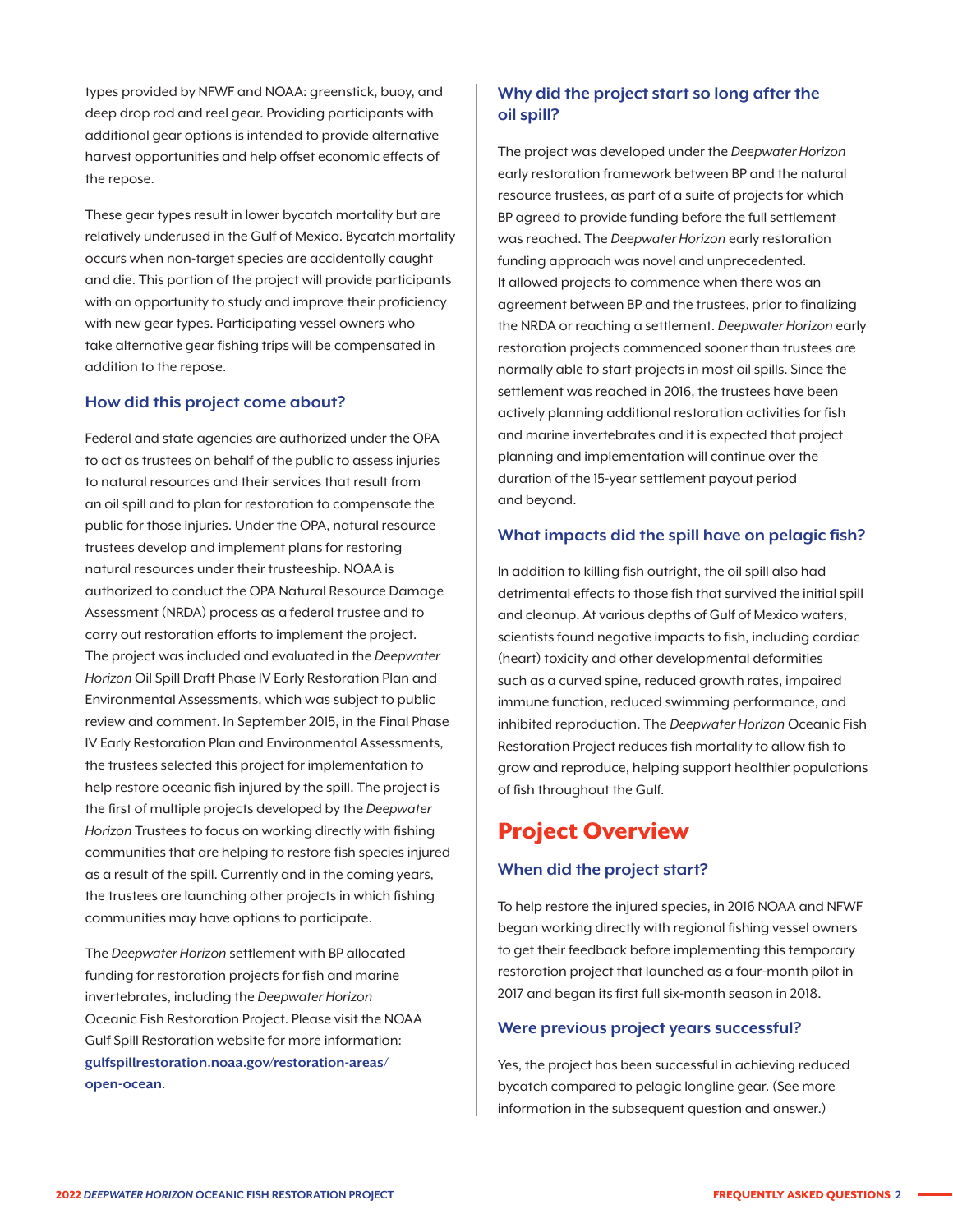To realize restoration benefits, the project relies on the participation of fishermen in both parts of the project – the repose and testing alternative gear.

For the 2017 project year, seven vessel owners from Louisiana participated in a four-month pelagic longline repose and fished using greenstick gear for a collective total of 280 sea-days.

In 2018 through 2021, the repose took place from January 1 through June 30. In the 2018 project year, seven vessel owners from Louisiana and three vessel owners from Florida participated in the repose. In the 2019 project year, eight vessel owners from Louisiana and two vessel owners from Florida participated in the repose. In the 2020 project year, repose participants included seven vessel owners from Louisiana and five from Florida. In the 2021 project year, seven vessel owners from Louisiana and four vessel owners from Florida participated. Participants used greenstick, buoy, and deep drop rod and reel gear for almost 500 seadays in 2018, more than 500 sea-days in 2019, and more than 650 sea-days in both 2020 and 2021.

# **What project enhancements have been made since the project began?**

The project has regularly sought out, listened to, and benefited from the expertise of pelagic longline vessel owners. Discussions with vessel owners have shaped adjustments and enhancements to the project, which have resulted in a clear restoration benefit for oceanic fish in the Gulf.

Since the pilot, NFWF and NOAA have expanded the types of alternative gear for use in the project; established two separate regional auctions to allow for broader geographic participation; adjusted the payment schedule to better meet the needs of vessel owners; gave participants the option to renew their participation for the next year without reapplying, giving vessel owners greater continuity in using alternative gear from year to year; and provided additional training and resources to participants and converted inperson training to virtual training during the pandemic to safeguard participants.

#### Has data shown that the project is meeting restoration goals?

Yes. Data collected by NOAA from the 2017-2019 project years shows that the project is on track to meet restoration goals to reduce fish mortality and help restore more than 60 species of pelagic fish in the Gulf. Project results of note include:

- In total, participating vessel owners allowed approximately 23,000 individual pelagic fish (about one million pounds), including 10,600 individual tuna and swordfish, to remain in the water to grow, reproduce, and support future generations of fish.
- Although alternative gear was found to have lower catch rates than pelagic longline gear, almost 90% of all fish discarded from alternative gear were released alive.
- Fishermen are using and testing gear types while helping NOAA and NFWF better understand how the gear works in the fishery. According to one participant: "I am very invested in helping make alternative gear more effective for future generations of fishermen."